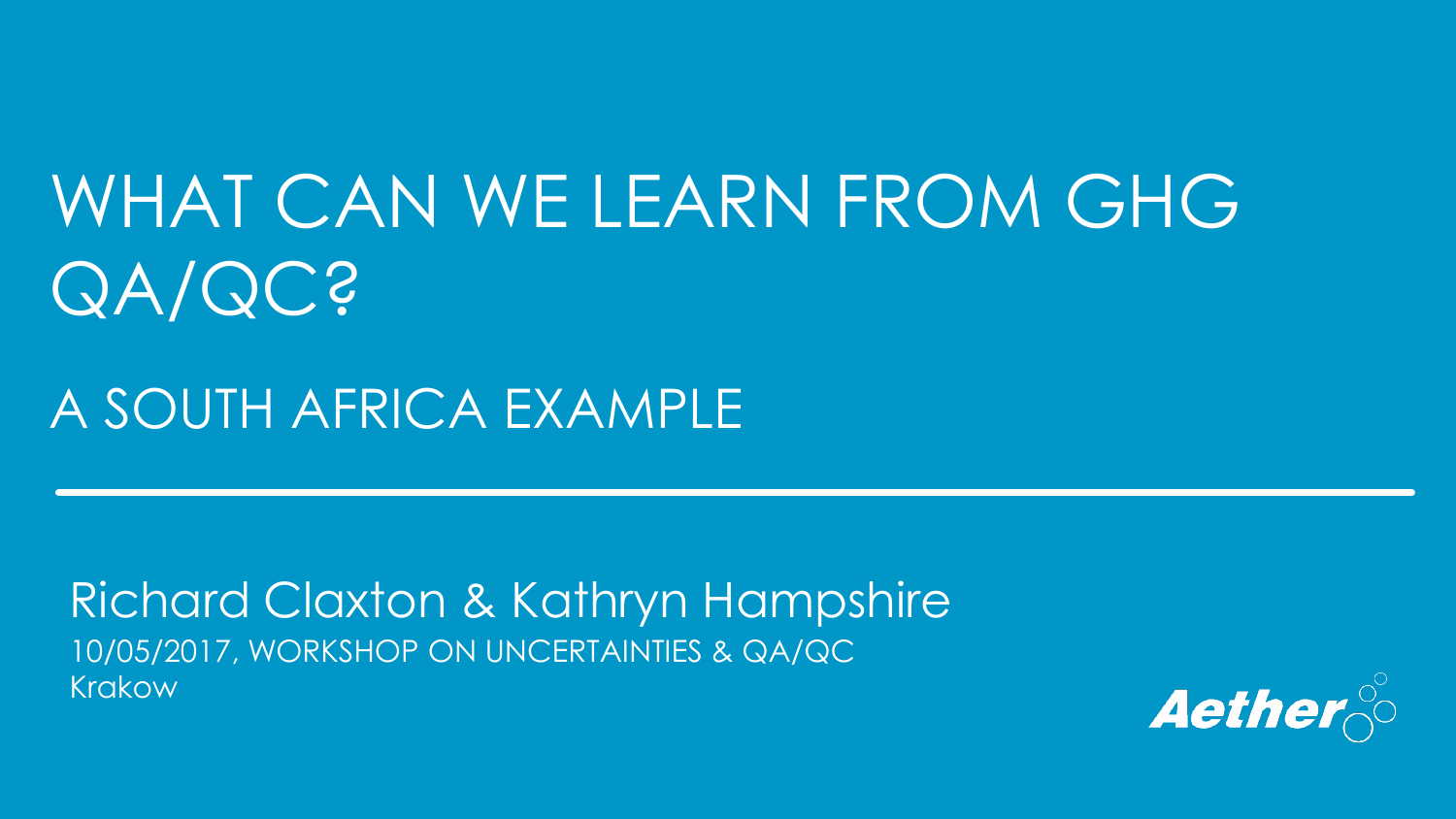

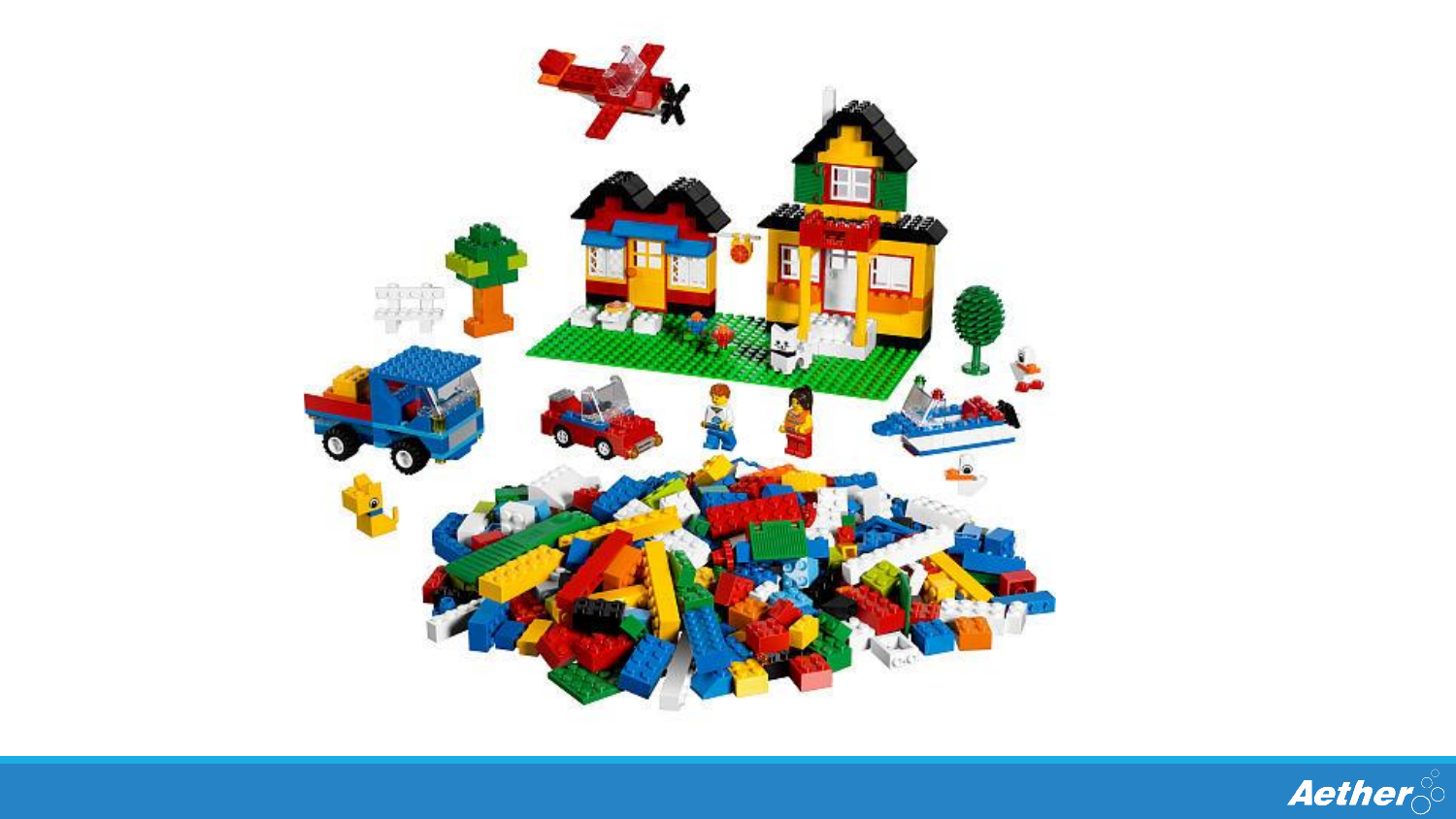## Transparency and MRV

If you can't measure it, you can't manage it… ❖Track it (M) **❖Share it (R)** 

### $\triangle$ Believe it  $(V)$  II. INTENDED NATIONALLY DETERMINED CONTRIBUTIONS  $\triangle$  NDC

Welcomes the intended nationally determined contributions that have been 12. communicated by Parties in accordance with decision 1/CP.19, paragraph 2(b);

13. Reiterates its invitation to all Parties that have not yet done so to communicate to the secretariat their intended nationally determined contributions towards achieving the objective of the Convention as set out in its Article 2 as soon as possible and well in advance of the twenty-second session of the Conference of the Parties (November 2016) and in a manner that facilitates the clarity, transparency and understanding of the intended nationally determined contributions;



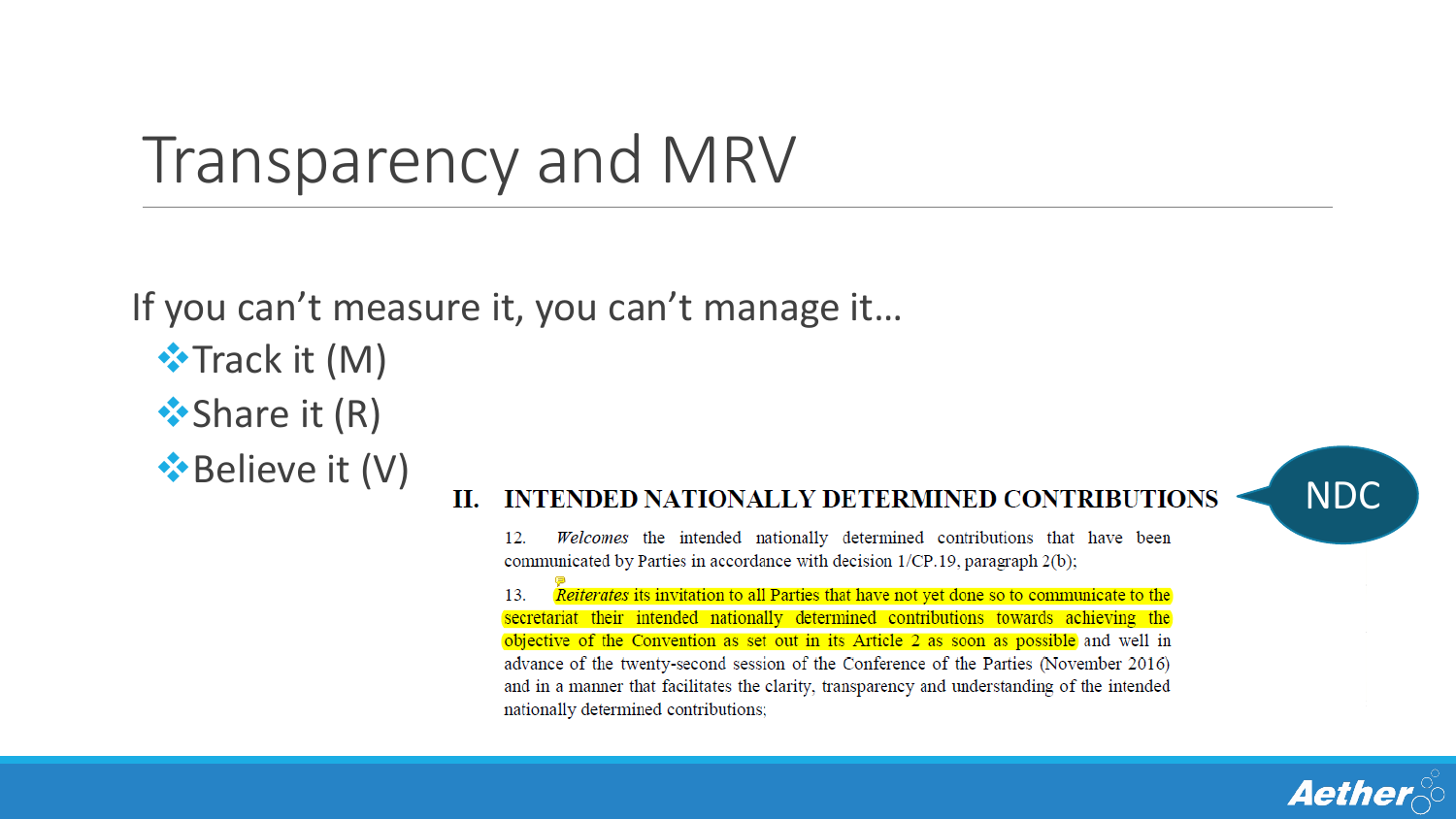## Paris Agreement Article 13 (Transparency)

#### FCCC/CP/2015/L.9

#### Article 13

- 1. In order to build mutual trust and confidence and to promote effective implementation, an enhanced transparency framework for action and support, with built-in flexibility which takes into account Parties' different capacities and builds upon collective experience is hereby established.
- 2. The transparency framework shall provide flexibility in the implementation of the provisions of this Article to those developing country Parties that need it in the light of their capacities. The modalities, procedures and guidelines referred to in paragraph 13 of this Article shall reflect such flexibility.
- 3. The transparency framework shall build on and enhance the transparency arrangements under the Convention, recognizing the special circumstances of the least developed countries and small island developing States, and be implemented in a facilitative, non-intrusive, non-punitive manner, respectful of national sovereignty, and avoid placing undue burden on Parties.
- 4. The transparency arrangements under the Convention, including national communications, biennial reports and biennial update reports, international assessment and review and international consultation and analysis, shall form part of the experience drawn upon for the development of the modalities, procedures and guidelines under paragraph 13 of this Article.
- 5. The purpose of the framework for transparency of action is to provide a clear understanding of climate change action in the light of the objective of the Convention as set out in its Article 2, including clarity and tracking of progress towards achieving Parties' individual nationally determined contributions under Article 4, and Parties' adaptation actions under Article 7, including good practices, priorities, needs and gaps, to inform the global stocktake under Article 14.
- 6. The purpose of the framework for transparency of support is to provide clarity on support provided and received by relevant individual Parties in the context of climate change actions under Articles 4, 7, 9, 10 and 11, and, to the extent possible, to provide a full overview of aggregate financial support provided, to inform the global stocktake under Article 14.
- 7. Each Party shall regularly provide the following information:
- $28$
- (a) A national inventory report of anthropogenic emissions by sources and removals by sinks of greenhouse gases, prepared using good practice methodologies accepted by the Intergovernmental Panel on Climate Change and agreed upon by the Conference of the Parties serving as the meeting of the Parties to the Paris Agreement:
- Information necessary to track progress made in implementing and achieving its nationally determined ሔነ contribution under Article 4.
- Each Party should also provide information related to climate change impacts and adaptation under Article 7, as 8. appropriate.
- Developed country Parties shall, and other Parties that provide support should, provide information on financial, 9. technology transfer and capacity-building support provided to developing country Parties under Article 9, 10 and  $11$
- 10. Developing country Parties should provide information on financial, technology transfer and capacity-building support needed and received under Articles 9, 10 and 11.
- $11$ Information submitted by each Party under paragraphs 7 and 9 of this Article shall undergo a technical expert periew in accordance with decision UCP 21. For those developing country Parties that need it in the light of their capacities, the review process shall include assistance in identifying capacity-building needs. In addition, each Party shall participate in a facilitative, multilateral consideration of progress with respect to efforts under Article 9, and its respective implementation and achievement of its nationally determined contribution.
- The technical expert review under this paragraph shall consist of a consideration of the Party's support provided.  $12<sub>12</sub>$ as relevant, and its implementation and achievement of its nationally determined contribution. The review shall also identify areas of improvement for the Party, and include a review of the consistency of the information with the modalities, procedures and guidelines referred to in paragraph 13 of this Article, taking into account the flexibility accorded to the Party under paragraph 2 of this Article. The review shall pay particular attention to the respective national capabilities and circumstances of developing country Parties.
- 13. The Conference of the Parties serving as the meeting of the Parties to the Paris Agreement shall, at its first session, building on experience from the arrangements related to transparency under the Convention, and elaborating on the provisions in this Article, adopt common modalities, procedures and guidelines, as appropriate, for the transparency of action and support.
- 14. Support shall be provided to developing countries for the implementation of this Article.
- 15. Support shall also be provided for the building of transparency-related capacity of developing country Parties on a continuous basis.

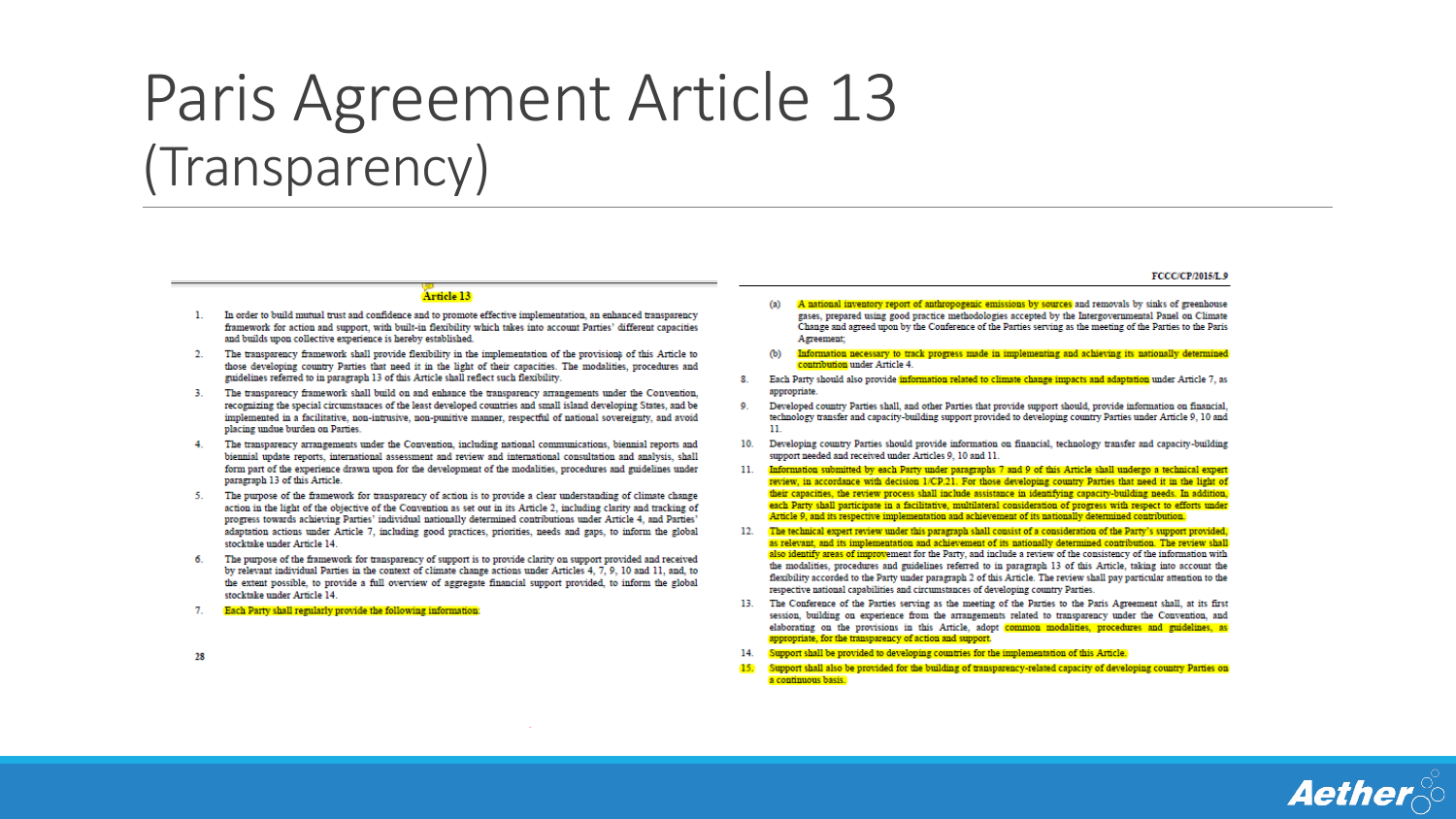

#### •13(7a): A **national inventory report** of anthropogenic emissions by sources and…….

(Transparency)

- •13(7b): Information necessary to track progress made in implementing and achieving its nationally determined contribution under Article 4.
- •13(8): information related to climate change impacts and adaptation under Article 7.
- •13(9 & 10): information on financial, technology transfer and capacity-building support provided to developing country Parties under Article 9, 10 and 11.
- •13(11 & 12): a **technical expert review** of 13(7) & 13(9), in accordance with decision 1/CP.21. In addition, each Party shall participate in a facilitative, multilateral consideration of progress

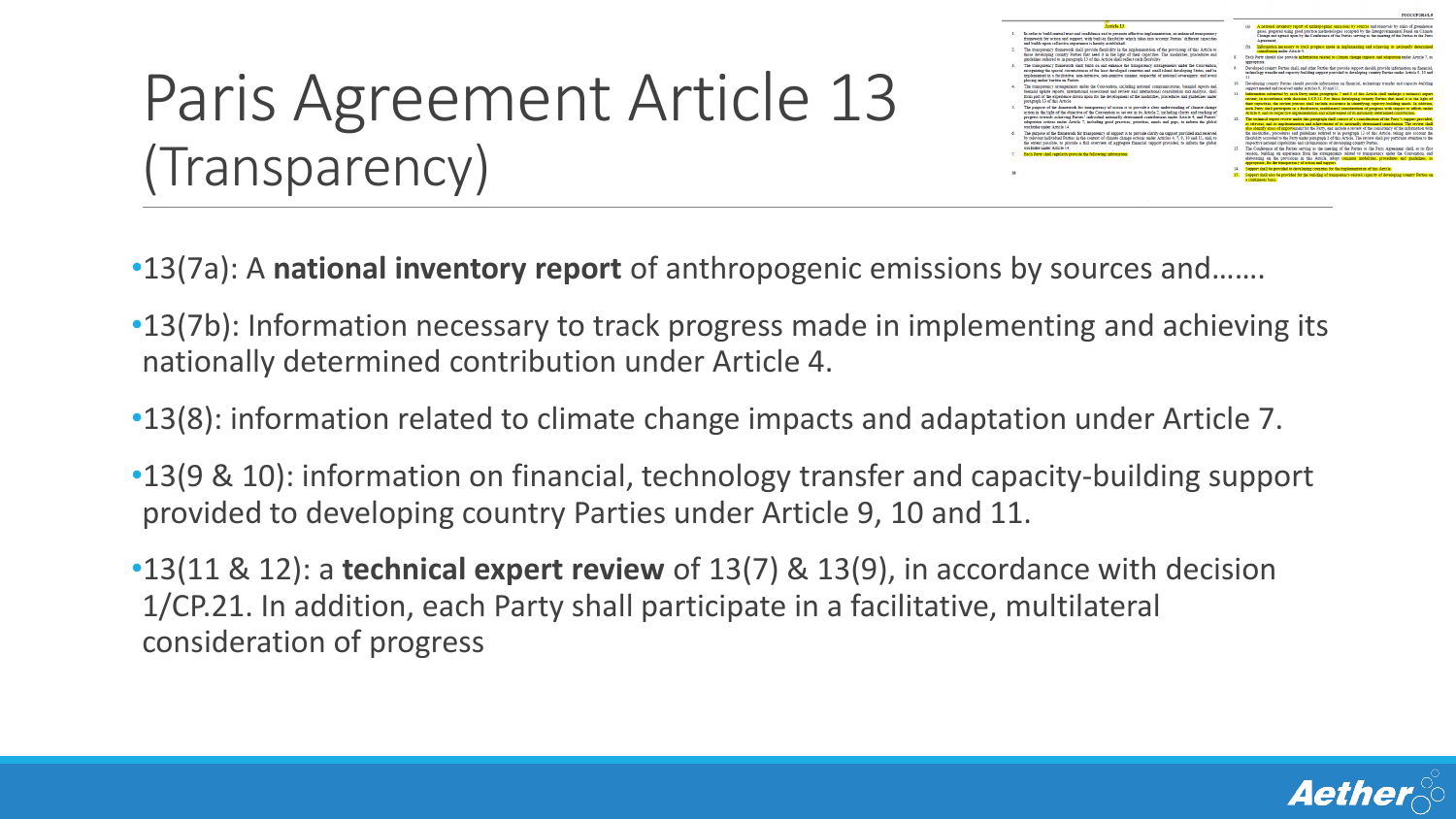

**South Africa Case Study: Plan for Paris Agreement to 2030**

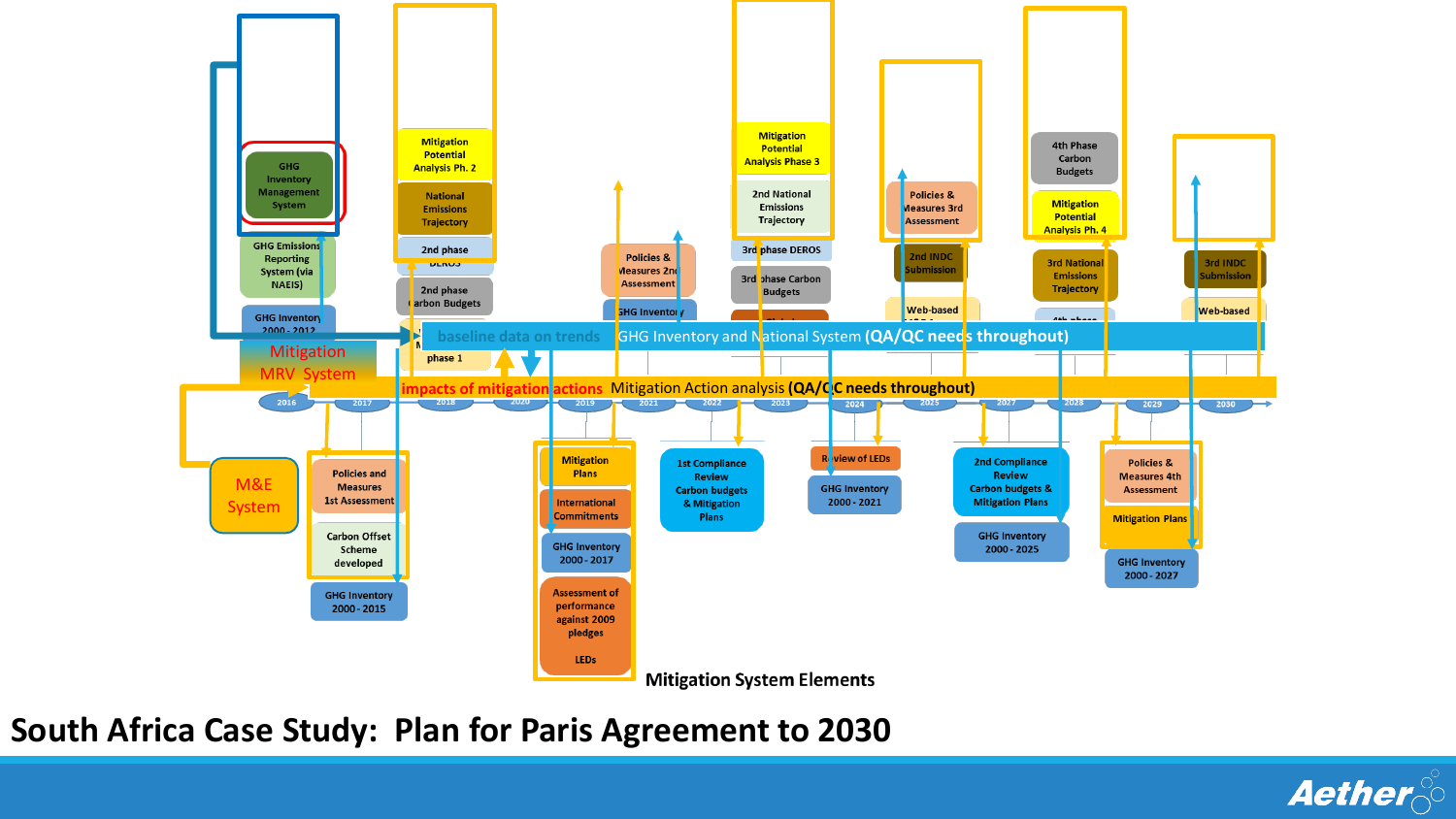### How do we use QA/QC effectively? Timely reporting of high quality outputs… (SA Priorities)

- •Use agreed methods that are **complete, transparent and accurate**.
- •Apply **traceable quality assurance** and quality control to input datasets and outputs to build user confidence.
- •Produce **timely detailed output** that are useful for decision making and reporting.
- •Provide timely input to **National Policy** making and strategic activities.
- •Engage in and support **International Consultation and Analysis**
- •Continuously improve. Manage an **Improvement Plan**
- •Establish **robust Archiving systems**

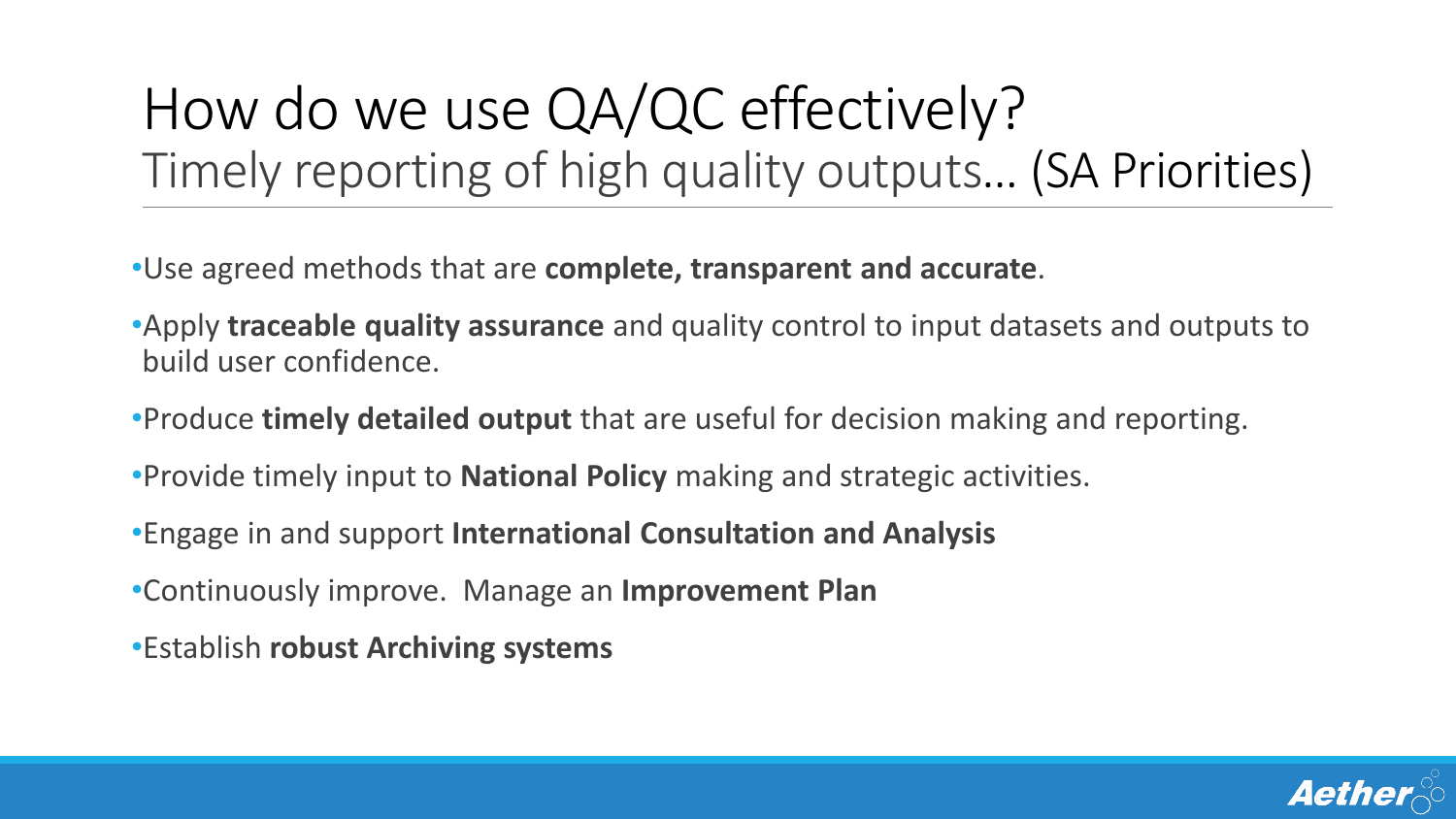# QA/QC is essential and needs to work for you…

- •Its importance is increasing... SA wants to have a high profile in Paris Agreement
- •Ensures credibility of the system producing the data that is used by decision makers
- •Makes working on technical projects interesting and engaging
- •Makes collaboration easier
- •Makes handover easier

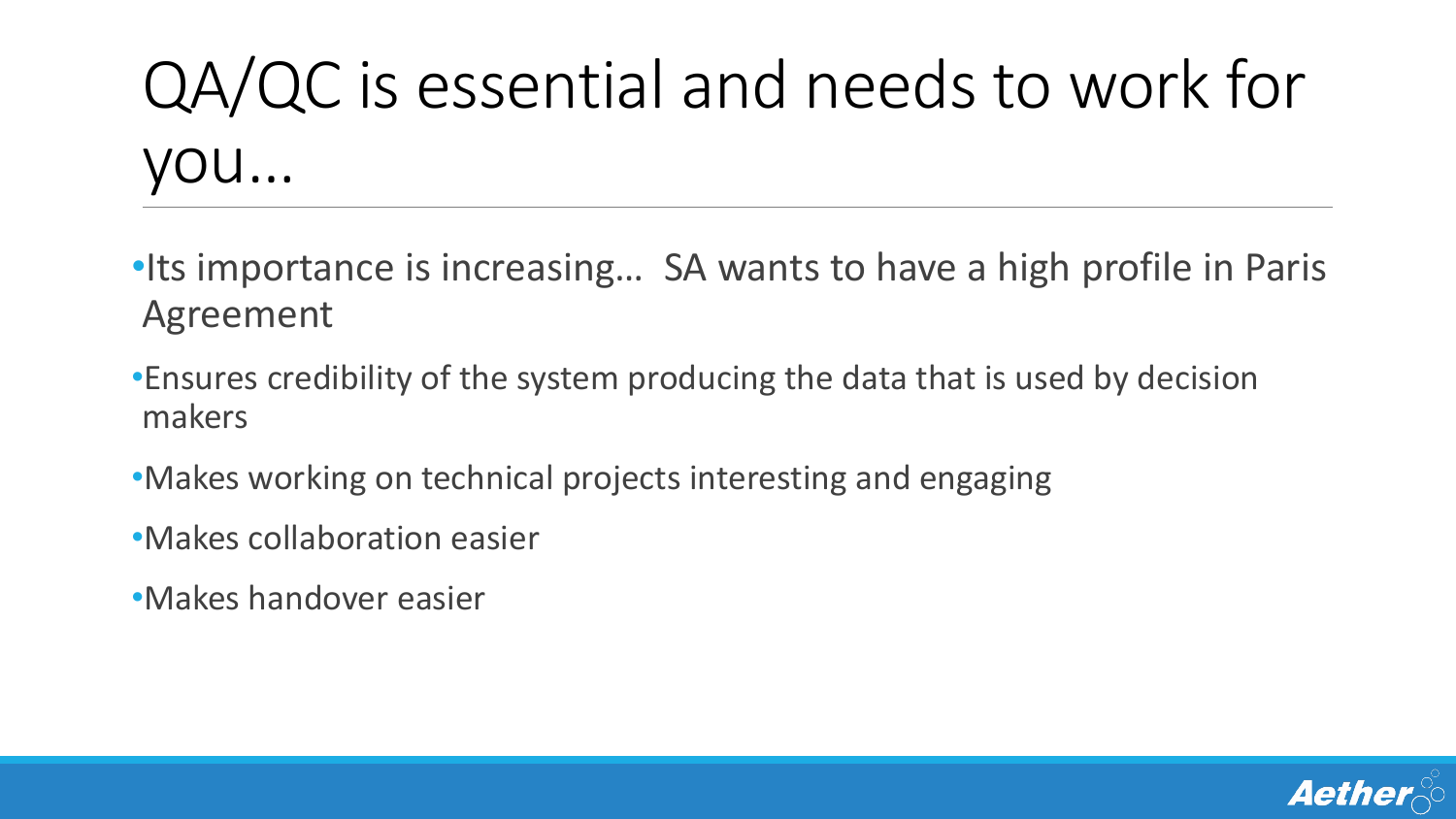# How? Timely reporting of high quality outputs…

•Use agreed methods that are **complete, transparent and accurate**.

### •Apply **traceable quality assurance** and quality control to input datasets and outputs to build user confidence.

- •Produce **timely detailed output** that are useful for decision making and reporting.
- •Provide timely input to **National Policy** making and strategic activities.
- •Engage in and support **International Consultation and Analysis**
- •Continuously improve. Manage an **Improvement Plan**
- •Establish **robust Archiving systems**

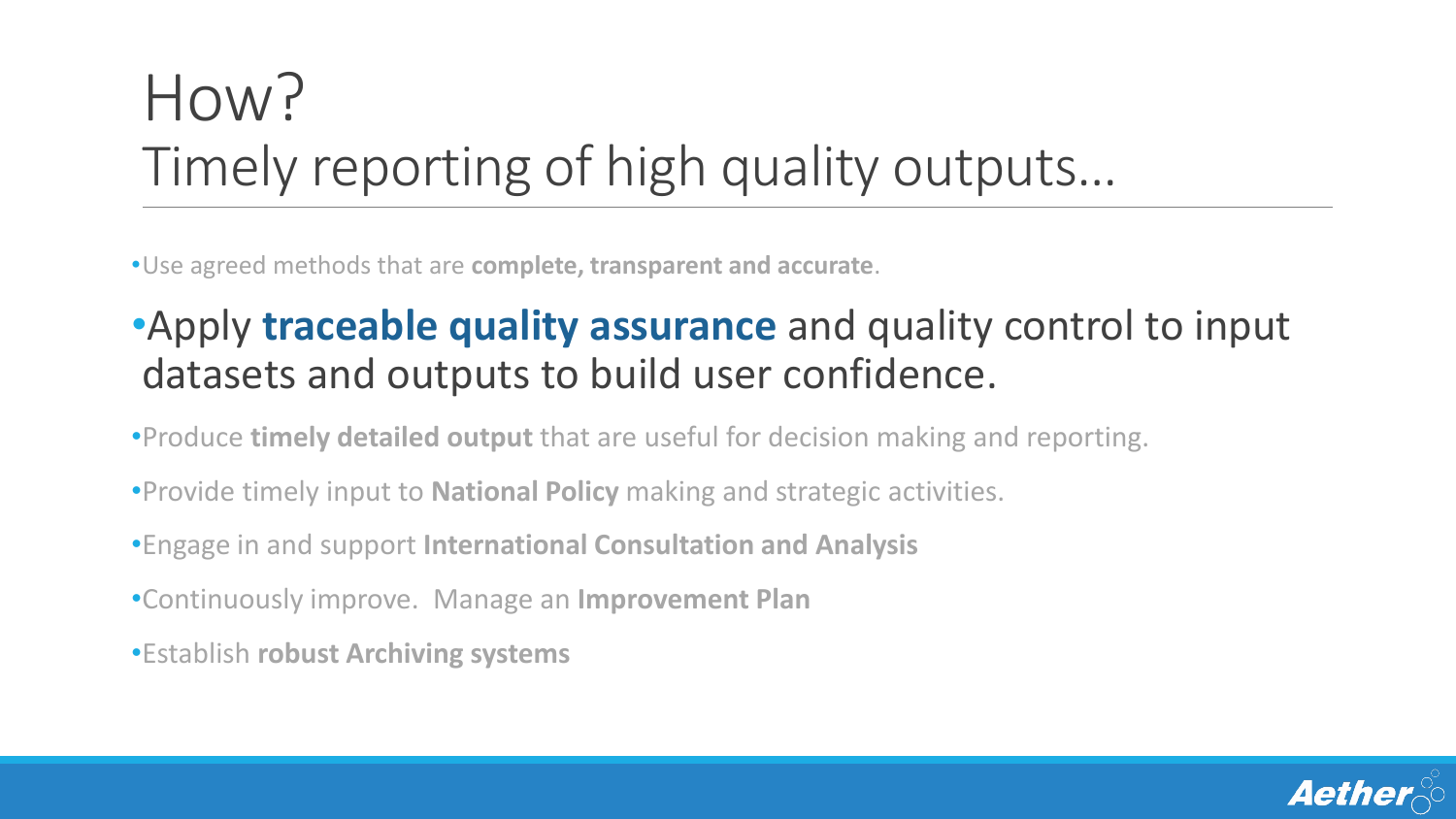# Key assets of a well functioning QA/QC system

#### *Efficient and transparent QA/QC processes.*

- **Facilitate documentation and conversation**  improved communication, transparency, learning and handover
- **Consistent and efficient approach**  customisable, aid handover, streamlined, broad range of situations

❖Aether developed approaches being implemented in South Africa (GHG inventory) and Ireland (Energy analysis)… Some insights to follow…

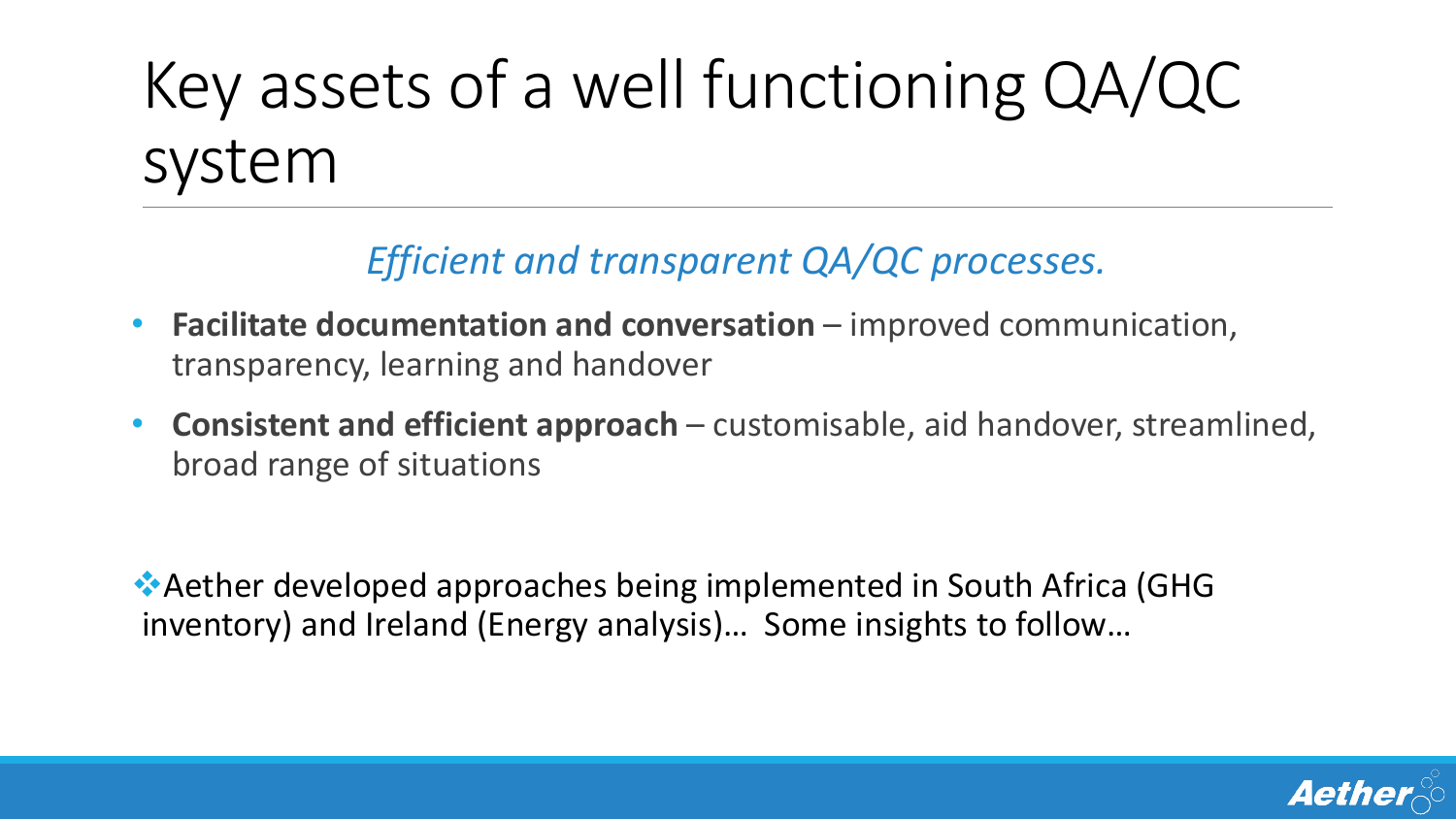# Key approach developed:



These steps can go through many iterations

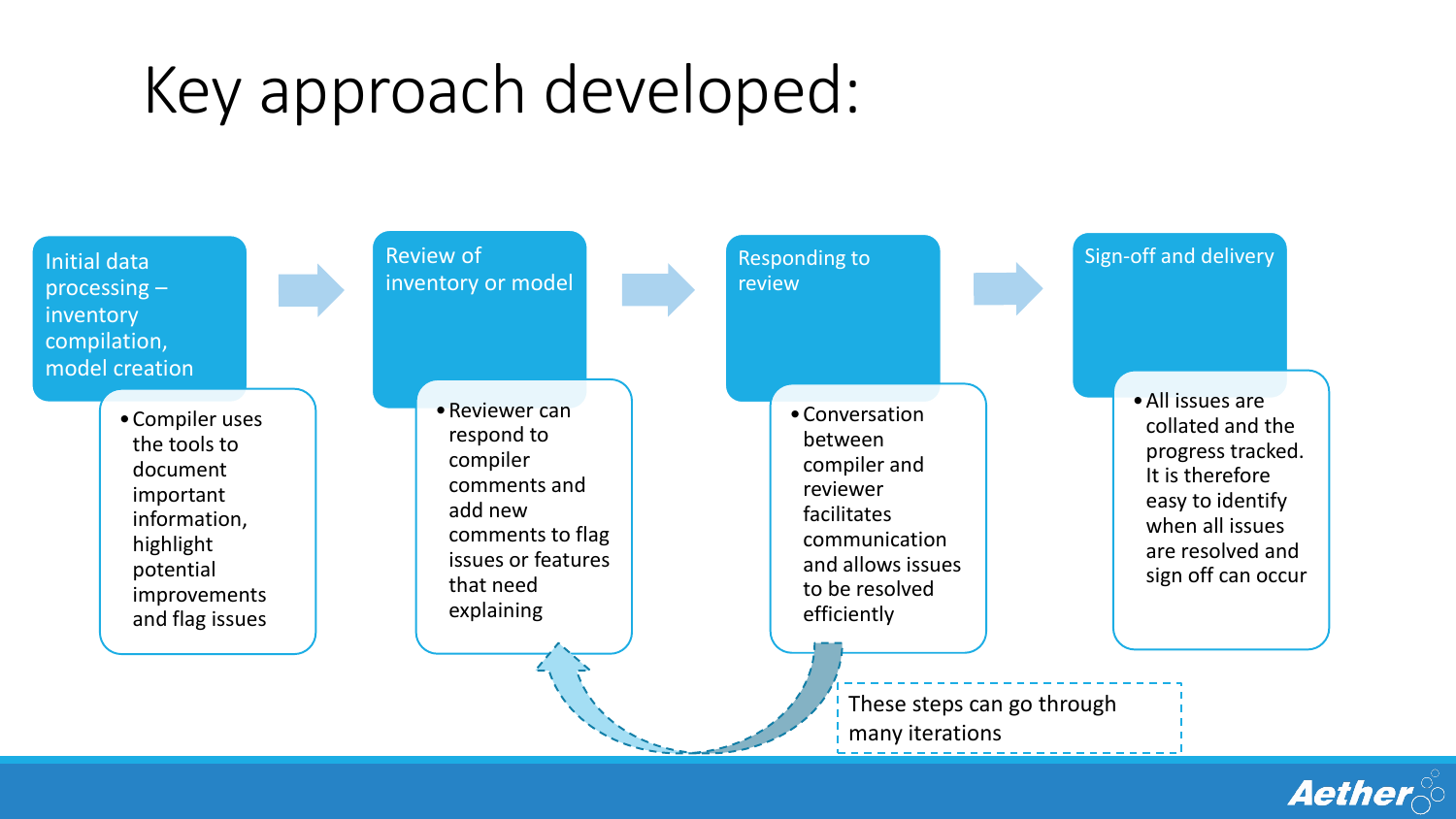## Transparency

*Challenge: Ensuring there is proof of the QA/QC procedures undertaken and that the findings are clearly documented.* 

Facilitate documentation – consistent recording and collation of findings

Provide proof of procedures – comprehensive record of checking and review processes, track progress and completeness

Allow conversation between author and reviewer - collaboration

South Africa: Tools provided for use in inventory compilation across all sectors. It will be used to enhance documentation and allow for better handover when staff changes occur.

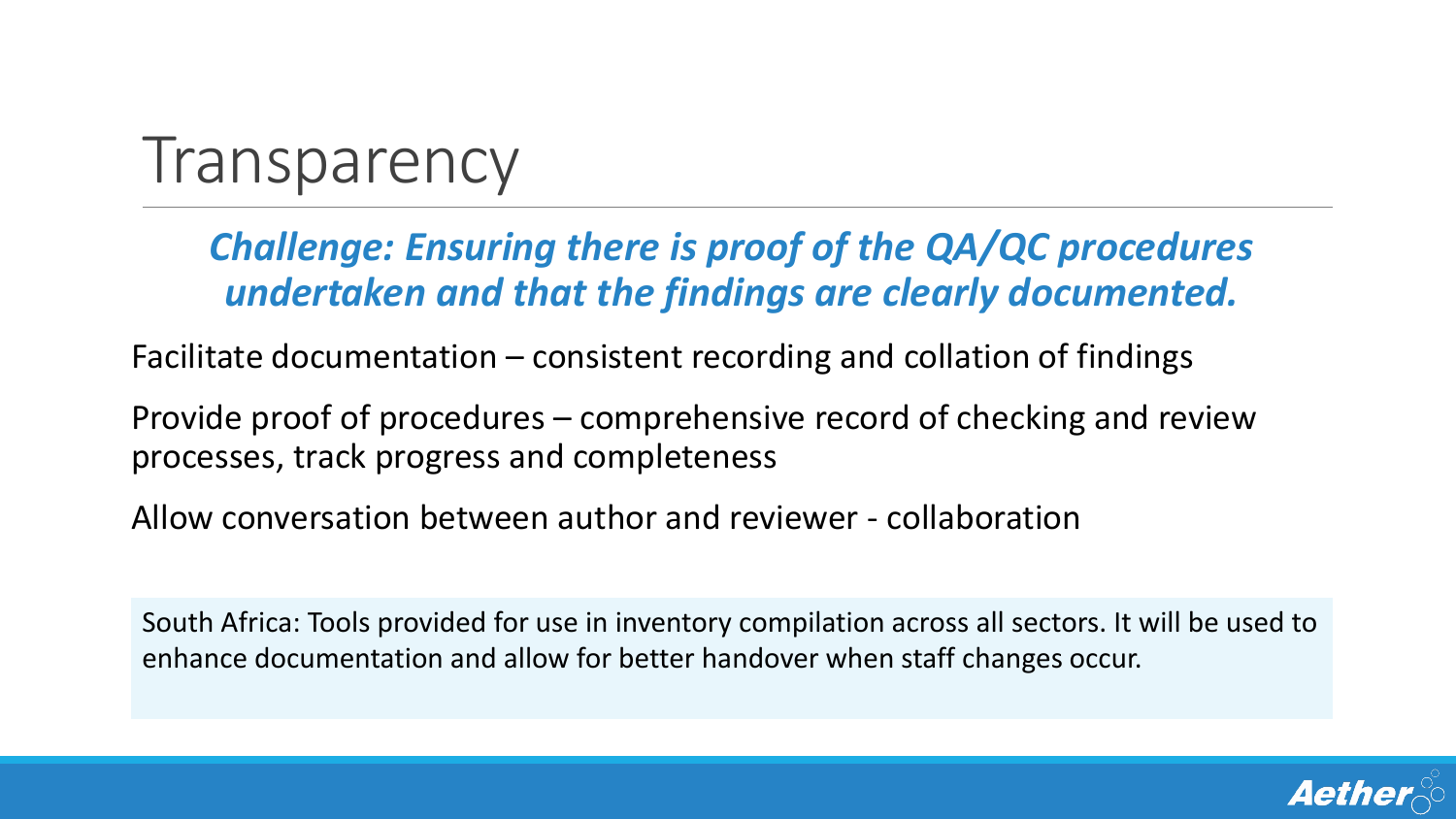# **Efficiency**

### *Challenge: Running in depth QA/QC processes can be time consuming and procedures can vary across teams, organisations and people working on the project.*

Develop a consistent approach – uniform approach, collaboration, information sharing

Enhanced learning and easier handover

Collation of findings and tracking of progress

Checklist for ensuring completeness

South Africa: a consistent approach is used across all inventory compilation spreadsheets. It makes handover of work much easier as well as enhancing collaboration.

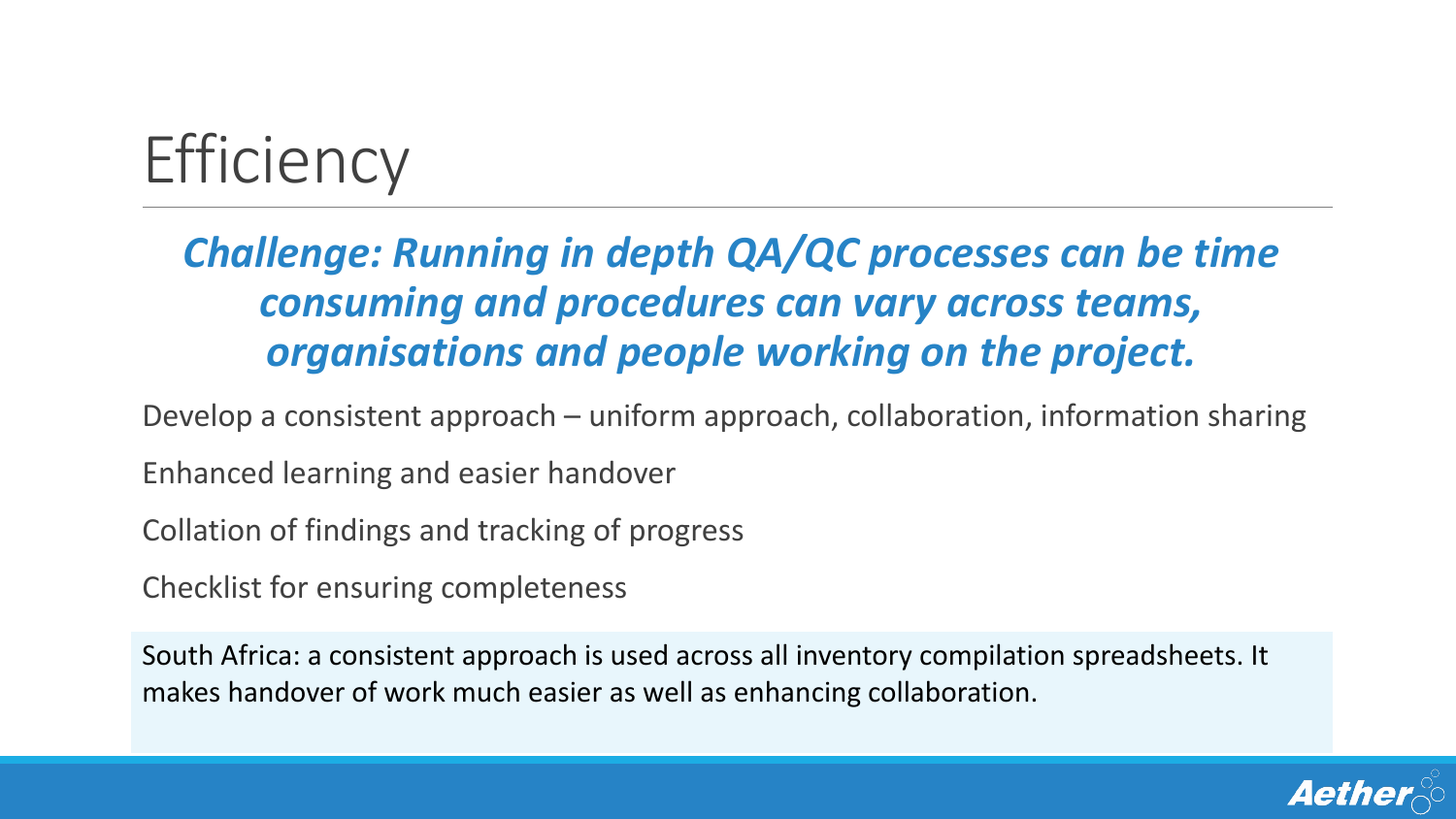

#### *Challenge: QA/QC needs to meet user needs – organisations, departments, teams may have different QA/QC requirements.*

Elements should be tailored to the user needs

Overall working of the system should be standardised but individual elements can be bespoke

South Africa: We worked with the inventory team to create a personalised system that met the team's needs. Also showed how to adapt the system in the future.